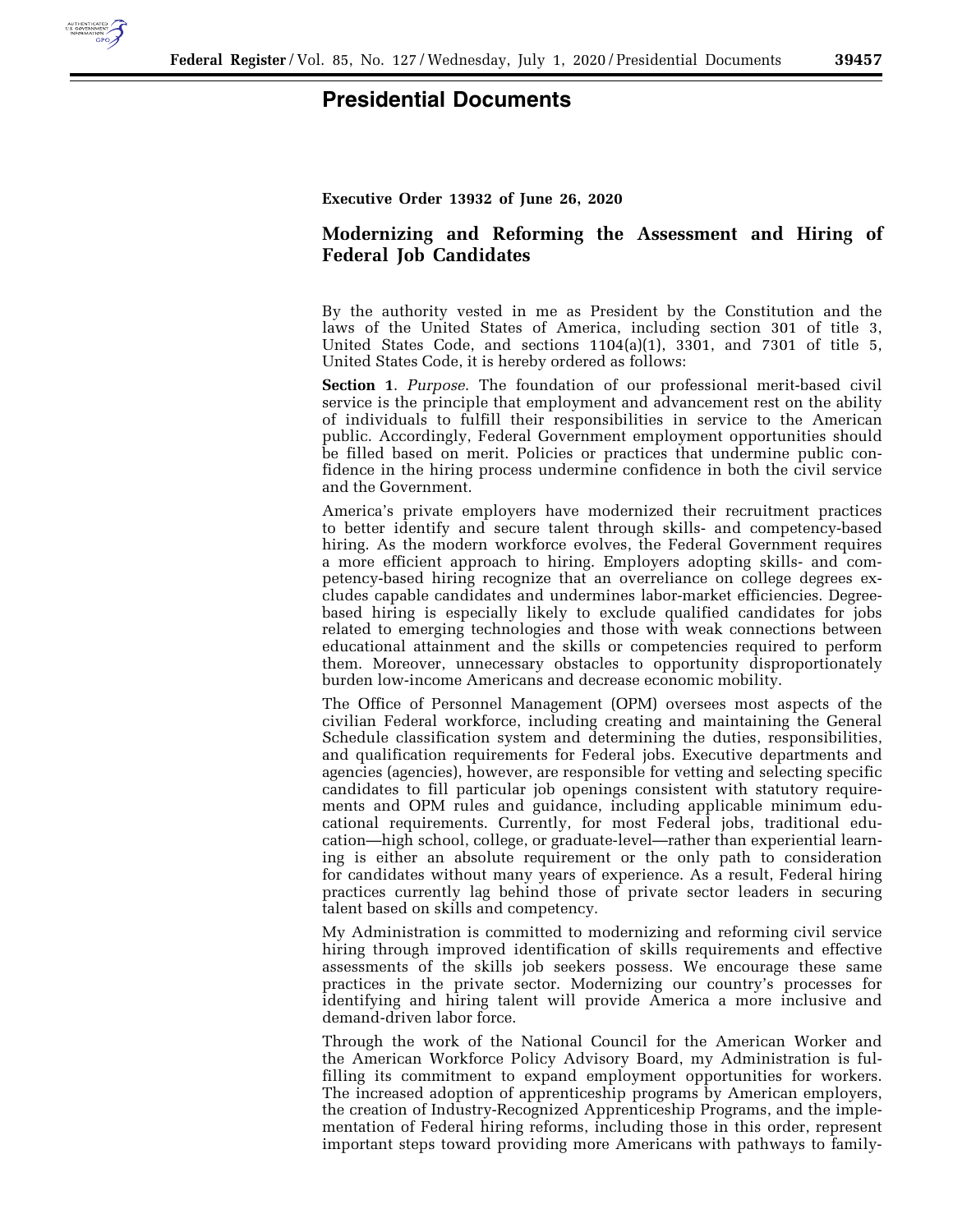sustaining careers. In addition, the Principles on Workforce Freedom and Mobility announced by my Administration in January 2020 detail reforms that will expand opportunities and eliminate unnecessary education costs for job seekers. This order builds on the broader work of my Administration to expand opportunity and create a more inclusive 21st-century economy.

This order directs important, merit-based reforms that will replace degreebased hiring with skills- and competency-based hiring and will hold the civil service to a higher standard—ensuring that the individuals most capable of performing the roles and responsibilities required of a specific position are those hired for that position—that is more in line with the principles on which the merit system rests.

**Sec. 2**. *Revision of Job Classification and Qualification Standards*. (a) The Director of OPM, in consultation with the Director of the Office of Management and Budget, the Assistant to the President for Domestic Policy, and the heads of agencies, shall review and revise all job classification and qualification standards for positions within the competitive service, as necessary and consistent with subsections (a)(i) and (a)(ii) of this section. All changes to job classification and qualification standards shall be made available to the public within 120 days of the date of this order and go into effect within 180 days of the date of this order.

(i) An agency may prescribe a minimum educational requirement for employment in the Federal competitive service only when a minimum educational qualification is legally required to perform the duties of the position in the State or locality where those duties are to be performed.

(ii) Unless an agency is determining a candidate's satisfaction of a legally required minimum educational requirement, an agency may consider education in determining a candidate's satisfaction of some other minimum qualification only if the candidate's education directly reflects the competencies necessary to satisfy that qualification and perform the duties of the position.

(b) Position descriptions and job postings published by agencies for positions within the competitive service should be based on the specific skills and competencies required to perform those jobs.

**Sec. 3**. *Improving the Use of Assessments in the Federal Hiring Process*. (a) In addition to the other requirements of this order, the Director of OPM shall work with the heads of all agencies to ensure that, within 180 days of the date of this order, for positions within the competitive service, agencies assess candidates in a manner that does not rely solely on educational attainment to determine the extent to which candidates possess relevant knowledge, skills, competencies, and abilities. The heads of all agencies shall develop or identify such assessment practices.

(b) In assessing candidates, agencies shall not rely solely on candidates' self-evaluations of their stated abilities. Applicants must clear other assessment hurdles in order to be certified for consideration.

(c) Agencies shall continually evaluate the effectiveness of different assessment strategies to promote and protect the quality and integrity of their hiring processes.

**Sec. 4**. *Definitions*. For purposes of this order:

(a) the term ''assessment'' refers to any valid and reliable method of collecting information on an individual for the purposes of making a decision about qualification, hiring, placement, promotion, referral, or entry into programs leading to advancement;

(b) the term ''competitive service'' has the meaning specified by section 2102 of title 5, United States Code;

(c) the term ''education'' refers to Post High-School Education as that term is defined in the OPM General Schedule Qualification Policies; and

(d) the term ''qualification'' means the minimum requirements necessary to perform work of a particular position or occupation successfully and safely.